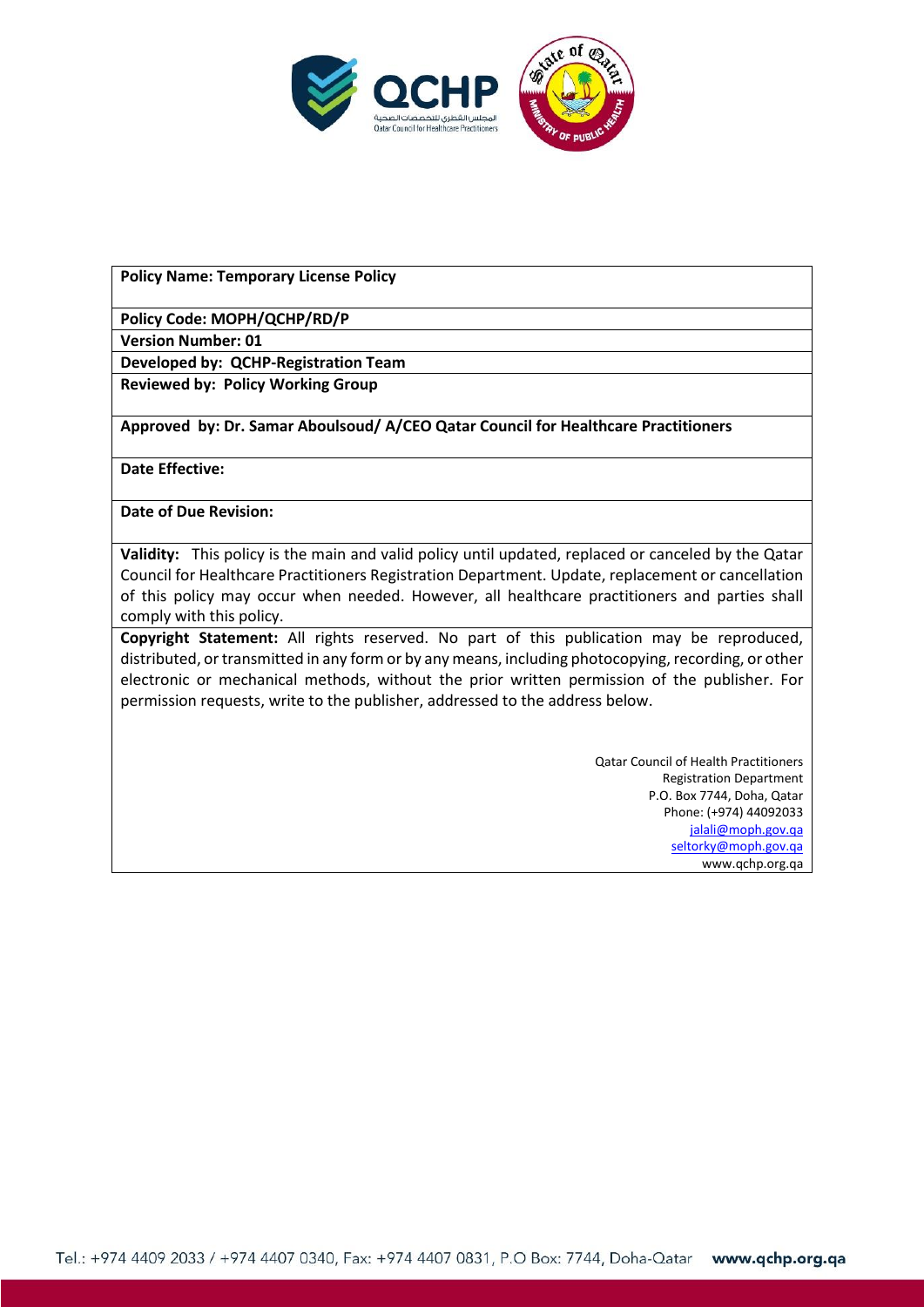

#### **1. Introduction**

in order to improve the efficiency of the registration/licensing process while ensuring patient safety, and to prevent any delays in completing the registration/licensing applications for all healthcare practitioners, it has been decided to provide temporary licenses to practitioners who request them as long as they comply with the temporary license requirements and have completed their evaluation.

#### **2. Policy Statement**

- Temporary licenses can be granted to any healthcare practitioner after fulfilling the requirements listed in this policy.
- Temporary licenses are valid for a maximum period of 6 months non-renewable.
- Temporary license will be granted after completing the evaluation process successfully including sitting for the qualifying exam if required.

### **3. Definitions**

**Temporary License:** It is a license granted after the completion of the evaluation process with a validity of six months and is non-renewable. The healthcare practitioners shall complete the permanent licensing requirements during the validity period of his/her temporary license.

#### **4. Abbreviations**

QCHP: Qatar Council for Healthcare practitioners. MoFA: Ministry of Foreign Affairs

#### **5. Scope**

This policy applies to all healthcare practitioners and healthcare facilities who request a temporary license for their practitioners according to the policies applied in QCHP's Registration Department.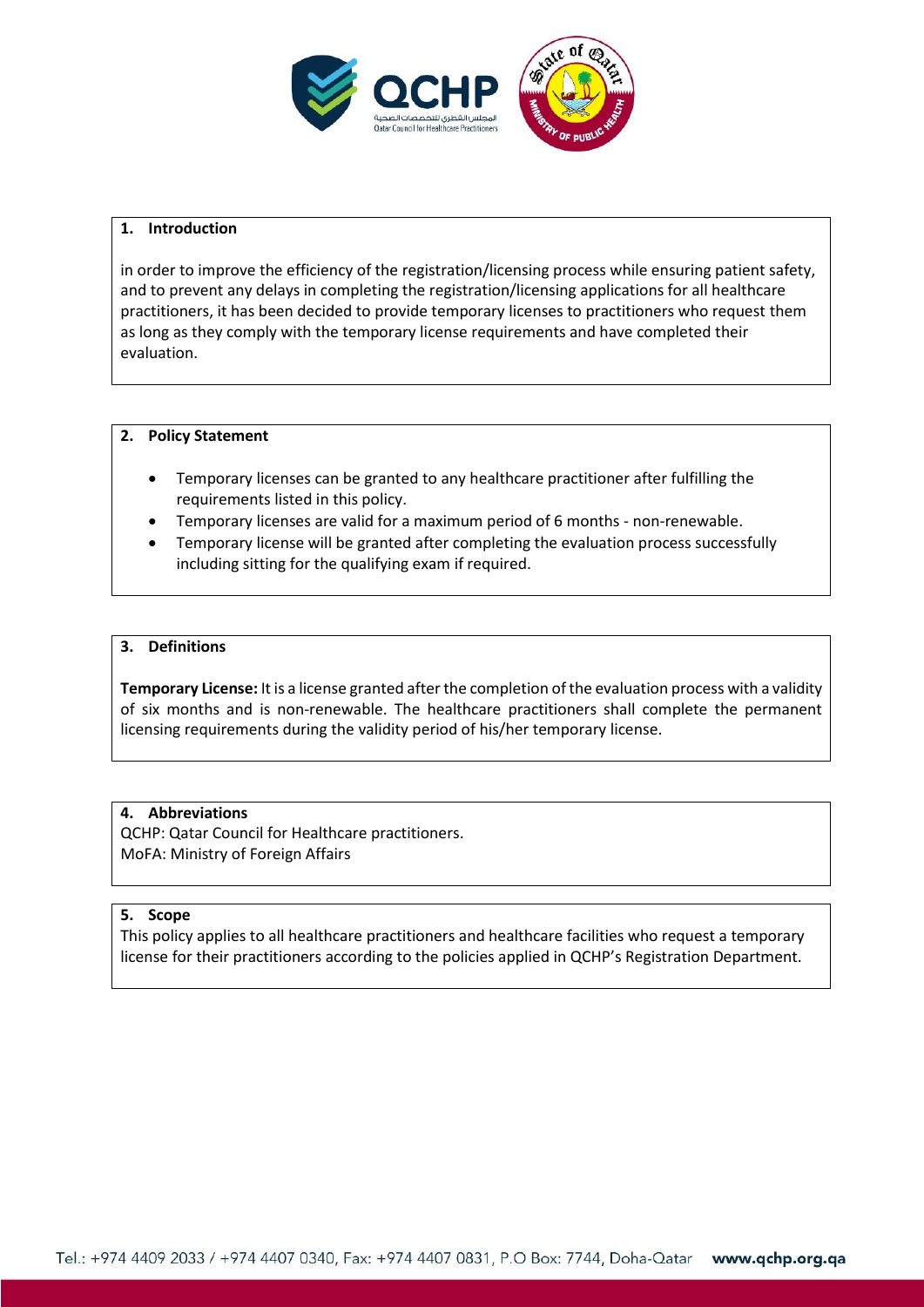

# **6. Procedures/Guidelines**

- **6.1.** Evaluation" applications are a prerequisite for "Temporary License" applications.
- **6.2.** Permanent licensing applications will be valid and available for practitioners to apply as long as their evaluation and/or temporary license is valid.
- **6.3.** Temporary License requirements:
	- 6.3.1. If applicants request the temporary license have a valid QID , they shall submit the following:
		- $\checkmark$  Valid QID (front and back.)
		- $\checkmark$  Undertaking letter for temporary licenses for the practitioner.
		- $\checkmark$  Undertaking letter for temporary licenses for the facility which must be submitted once by hand to the Registration Department.
	- 6.3.2. If applicants request the temporary license have no QID , they shall submit the following:
		- $\checkmark$  Medical report from their home country (Blood test and chest x-ray) and it must be attested from the Ministry of Foreign Affairs in Qatar(MOFA). (A medical report from Qatar would also be accepted)
		- $\checkmark$  Police Clearance Certificate from their home country and it must be attested from MOFA.
		- $\checkmark$  Undertaking letter for temporary licenses for the practitioner.
		- $\checkmark$  Undertaking letter for temporary licenses for the facility which must be submitted once by hand to the Registration Department.

#### **6.4. Notes**

- "Temporary License" requests by email will not be accepted starting from this policy's date.
- Processing time for "Temporary License" requests is 3 working days.
- The undertaking letter template for temporary licenses for the practitioner must be signed by the practitioner and stamped with the facility stamp.
- The undertaking letter template for temporary licenses for the facility must be signed by the medical director.
- If a healthcare practitioner has any issues with his/her verification report the Registration Department reserves the right to withhold issuing them a temporary license, or inactivate the issued license until the issue is cleared.
- If a healthcare practitioner has any issues with his/her medical report the Registration Department reserves the right to withhold issuing them a temporary license, or inactivate the issued license until the issue is cleared.
- The healthcare practitioner must apply for a permanent licensing application during the temporary license's validity period and meet all the licensing